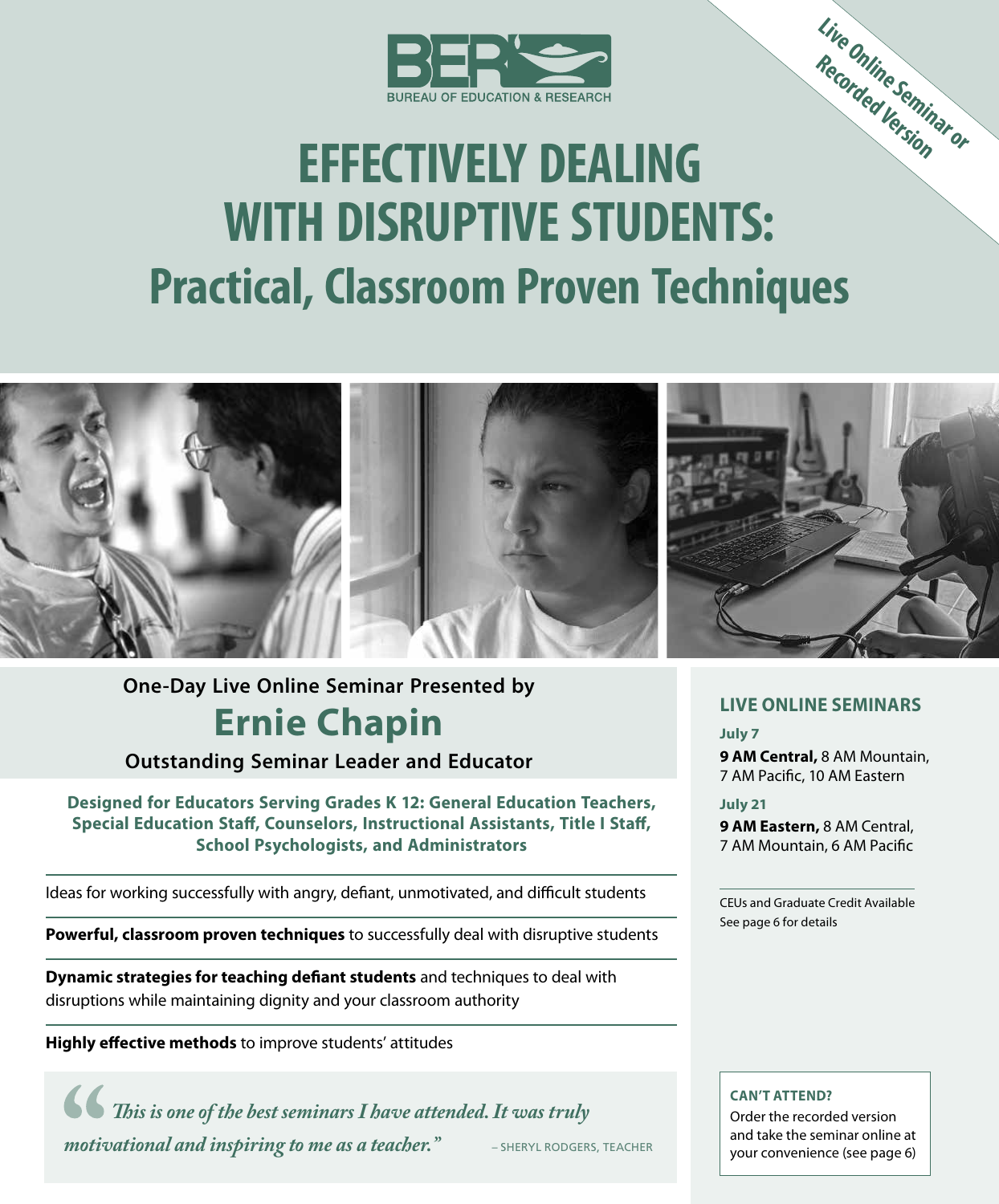### **Practical Strategies**

It is no secret that today's classroom can be a challenging environment for learning, whether you are working at school or online. Many students come to school, exhibiting challenging behaviors that range from defiance to outright hostility. How can a teacher successfully deal with these behaviors? How can educators work successfully with even the most challenging students and help them find more success in school and life? This outstanding live online seminar is designed to offer K-12 teachers powerful tools and techniques to deal with the most challenging students.

**ERNIE CHAPIN**, an exceptional educator and presenter, will share classroom proven ideas, techniques and strategies he has successfully used with his own students over his extensive teaching career. His down to earth manner and warm humor will excite and motivate you to take a new look at how to successfully teach today's most defiant and challenging students.

**You will receive an extensive digital resource handbook filled with dozens of innovative, practical ideas to incorporate into your own school environment.**



# **Ten Key Benefits of Attending**

**1. Expand Your Repertoire of Tools to Work Successfully with Difficult, Defiant Students**

Discover highly effective, classroom proven strategies to work successfully with and teach disruptive, defiant, difficult students

**2. Increase Your Effectiveness in Successfully Dealing with Challenging, Disruptive Behaviors as They Happen**

Specific methods to deal with problems and challenges as they happen … Ideas to help you avoid power struggles and de-escalate negative situations

**3. Positive Ways to Maintain Your Dignity and Classroom Authority Without Alienating Your Students**

Learn how to handle the most difficult classroom disruptions and challenges without losing control of your emotions … Specific ideas to help you successfully deal with your most challenging students while keeping your dignity and each student's dignity intact

- **4. Learn the Difference Between Empowering Students and Enabling Them** Key ideas to help you get what you want from your students during class time and help them get what they want from their learning experience
- **5. Decrease Your Frustration when Dealing with Very Difficult, Defiant Students** Develop practical skills that will build your communication skills and confidence when faced with classroom challenges and difficult behaviors
- **6. Help Difficult, Angry or Hostile Students Become More Responsible** Incorporate time tested techniques that can help even your most difficult, angry or hostile students become more responsible and respectful in their approach to learning
- **7. Teach Your Students to Control Their Anger When Facing Challenges or Difficulties**

Highly effective, practical techniques to help your students rationally and calmly work through problems … Empower your students to avoid becoming angry when confronted or provoked

**8. Break the Cycle of Discouragement and Alienation Many Difficult, Disruptive Students Feel**

Practical techniques and methods that instill hope and foster greater academic success for disruptive, disinterested and defiant students

**9. Increase the Motivation of Your Hard-to-Reach, Difficult, Defiant Students** Specific strategies to use with disinterested, defiant, hard-to-reach students … Help your most challenging students develop the desire to learn and work up to their personal potential

#### **10. Receive an Extensive Digital Resource Handbook**

You will receive an extensive digital resource handbook filled with practical methods, ideas and techniques to use when dealing with students who are disinterested in school, difficult, angry, or defiant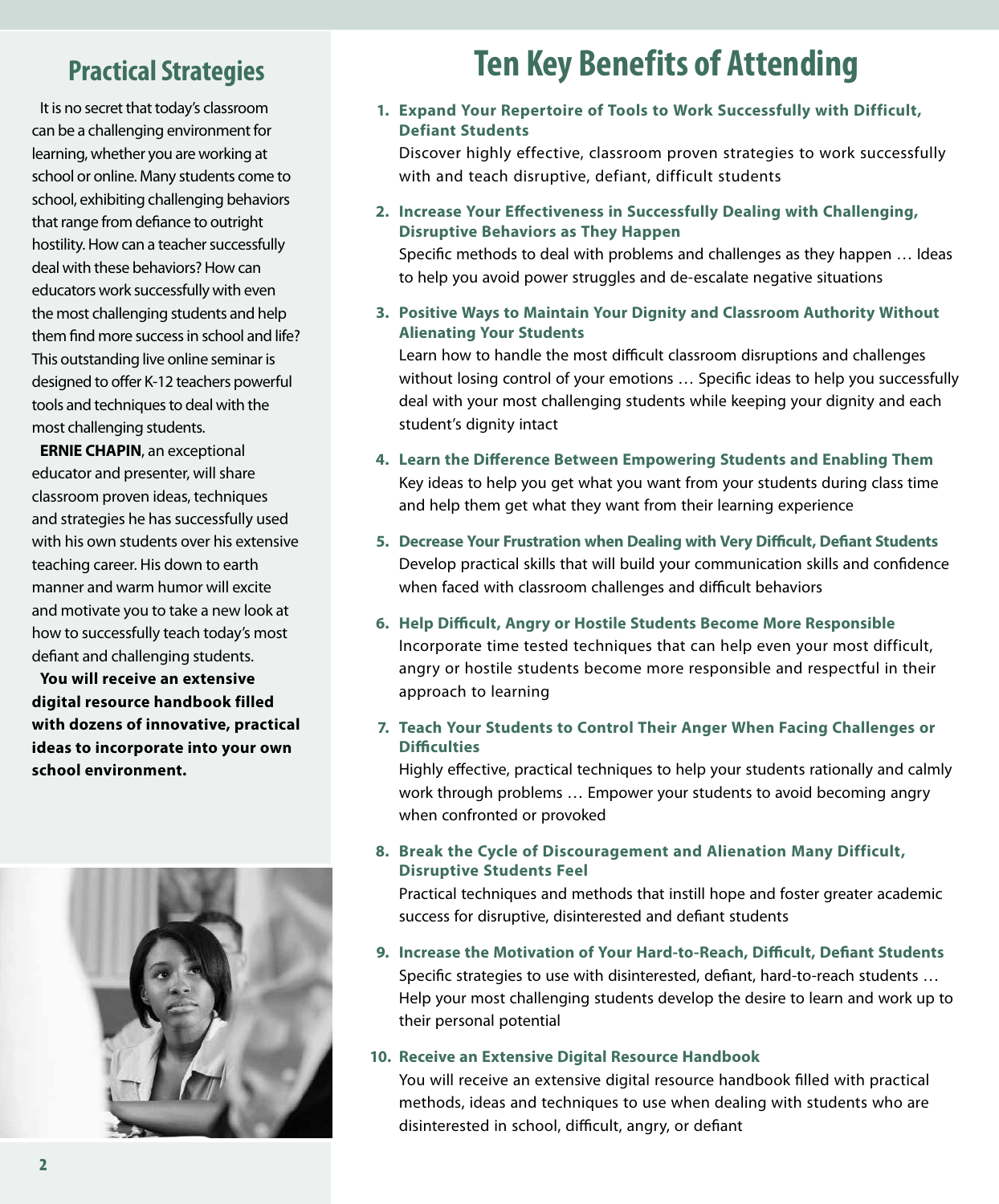### **Outstanding Strategies You Can Use Immediately**

- **>** Specific techniques to use when **dealing with disruptions** or challenges
- **> Powerful lessons** you can use immediately to improve the attitude of your challenging students
- **Effective ways to stay emotionally neutral** while working with difficult and defiant students
- **> Practical ideas to help your difficult, defiant students develop greater persistence and determination**
- h **Classroom-management strategies** designed to support your challenging students
- h A variety of ideas to **defuse angry, hostile students**
- > Down to earth, common sense methods to **effectively communicate with the most challenging students**
- h Ways to discover, maintain and **increase your joy of teaching** all students, especially those who cause classroom disruptions or challenges
- **EXEC** Dozens of ways to relate to and **empower motivationally challenged students**
- > How to **encourage positive change in students**
- **>** Provide strategies that encourage students **to make good choices**
- **X** Ways to **maintain your enthusiasm, energy** and focus on teaching
- **Figuren** classroom instruction at all levels to **teach students to manage anger**
- ▶ Methods on coaching attitude that will **take all students to a higher level of learning**
- h Strategies to dynamically **move students from external discipline to self discipline**
- **h** Ideas to **increase success in your classroom** without affecting the integrity of your classroom or compromising your dignity or authority
- > Effective tools for student success upon re-entering school from adjudication or disciplinary action
- **Examber How to effectively solve problems without the administration's involvement**
- **Example 3 Common sense approaches** to recognizing and dealing with problems before they start and dealing with them when they do occur
- **Examber 1** How to **maintain your enthusiasm, sanity, sense of humor, and joy** while working with the most difficult, challenging students

*Ernie's energy is contagious. He inspires you to look for the potential in each student. He kept the seminar interesting and moving!"*

– JOY CORN, 6TH GRADE TEACHER



**To Register, Call Toll-Free** *1-800-735-3503*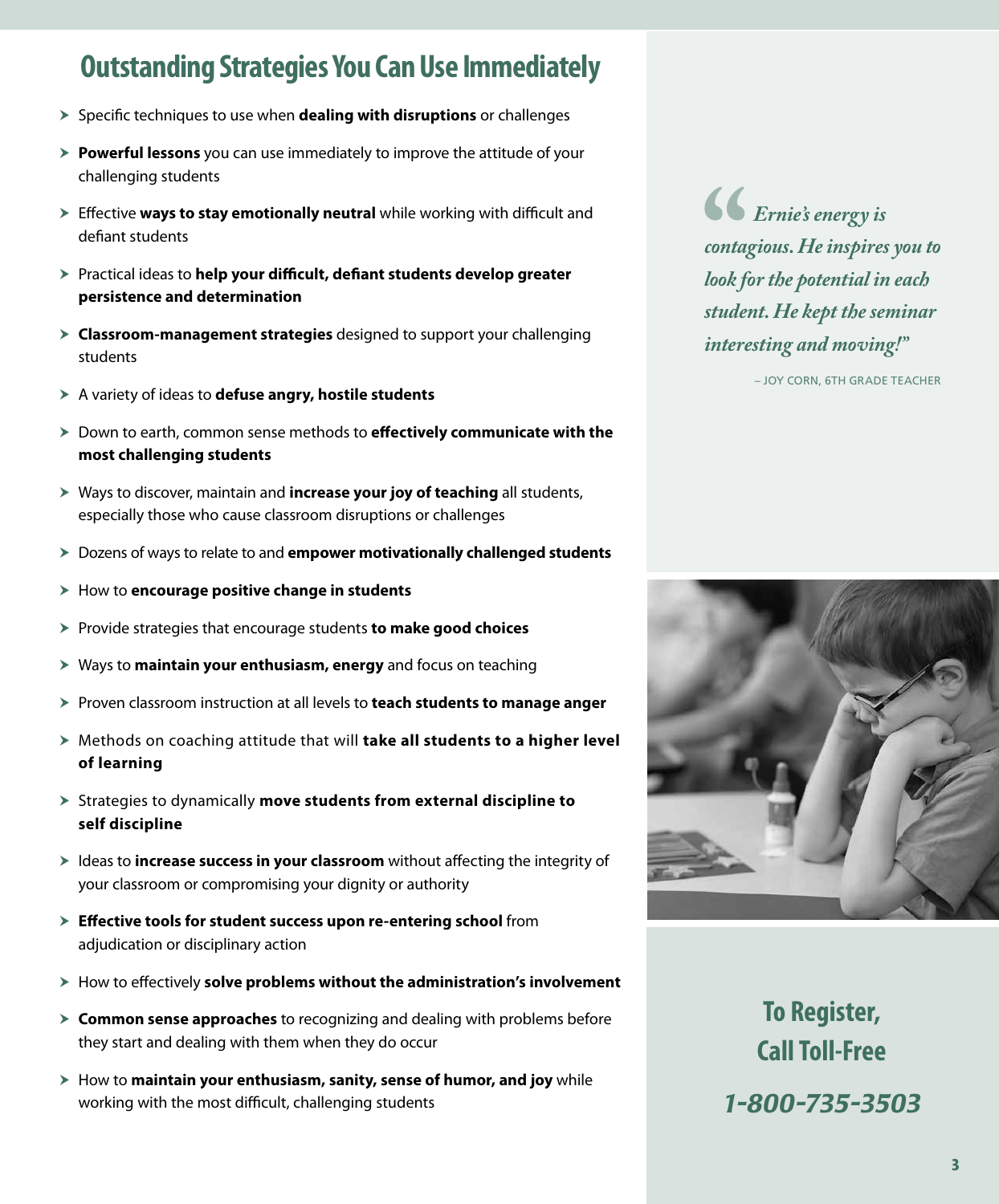# **A Message From Seminar Leader, Ernie Chapin**



*I have designed this seminar to share the ideas, strategies, techniques, and methods I have seen work with even the most challenging, disrespectful students."*



Bureau of Education & Research 915 118th Avenue SE • PO Box 96068 • Bellevue, WA 98009-9668 Phone (800) 735-3503 • Fax (425) 453-1134 • www.ber.org

Dear Colleague:

I think we can all agree that today, more than ever, educators face a variety of challenges in the classroom. These challenges range from increased accountability for educators to students who come to school angry, hostile, disinterested, unmotivated, and disconnected from society.

As educators, we share many of the same frustrations and have many of the same questions about how to successfully teach difficult, defiant students. These questions often include:

- How can I teach when students are disrespectful, disruptive or disinterested?
- How can I successfully deal with classroom challenges and disruptions?
- What do I do when students "push my buttons?"
- What do I do when I have more than one disruptive student at a time?
- How do I deal with disrespectful students without losing credibility or authority with my other students?
- How can I avoid power struggles?
- When do I ask for help or get the administration involved?
- How can I help students successfully re enter my class after they have been removed for disciplinary reasons?

I appreciate your desire to experience a seminar designed to help difficult, defiant, disruptive students find more success in school and life. I have designed this seminar to help you not only deal with challenging behaviors when they occur, but also to develop the skills and attitude to make it less likely that challenges will occur in the future.

I have worked successfully for many years with students who are angry, hostile, disruptive, and very challenging. I have designed this seminar to share the ideas, strategies, techniques, and methods I have seen work with even the most challenging, disrespectful students.

Please join me and discover practical, common sense ways that you can successfully deal with and help challenging students.

Sincerely,

Cruie Chapin

Ernie Chapin

P.S. The emphasis of this seminar will be on **practical and proven techniques** that are successful with the most difficult, defiant students.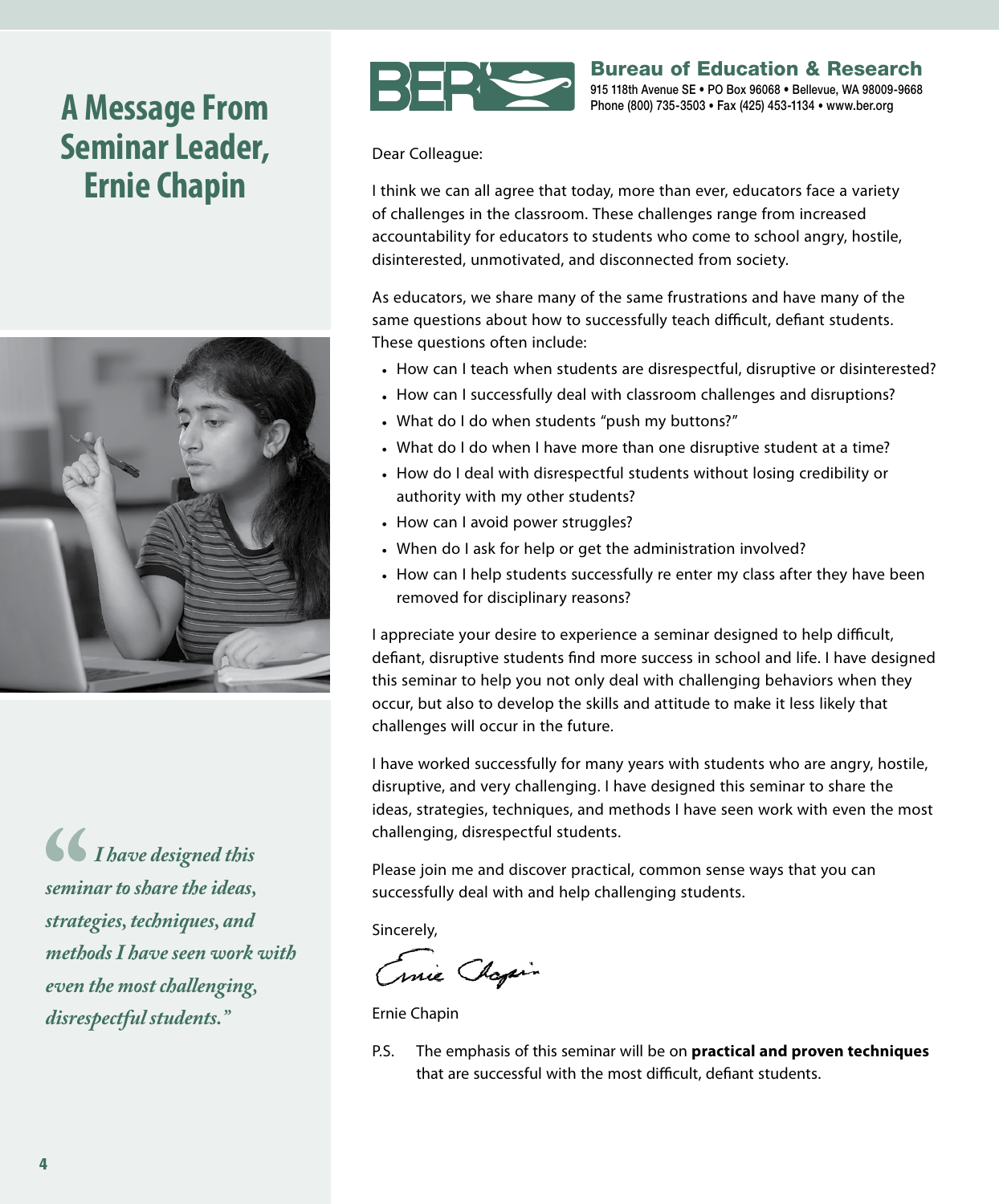# **What Your Colleagues Say About Ernie Chapin**

*"Such enthusiasm – thank you – invigorating. Wish I could bottle you up and take you back to my faculty. I am honored to be here today."* **– Stacy Johnson, Assistant Principal**

*"This seminar gave me helpful suggestions that I can implement immediately in the classroom."* **– Edwina Gordon-Fox, Counselor**

*"Very enjoyable and uplifting."* **– Sara Jane Russell, High School Teacher**

*"Ernie is inspirational and knowledgeable on how to interact with children in a positive manner in order to build success, self‑esteem and respect."*

**– Carlene Holt-Gray, Teacher**

*"This is a great seminar! All teachers should use the techniques Ernie presented."* **– Charles Harris, Assistant Principal**

*"Powerful, useful information."* **– Andrea Henderson, High School Teacher**

*"A super seminar! Ernie has a lot of great insight!"* **– Danielle Schneider, 2nd Grade Teacher**

*"I am excited to get back and put all these tools to use with my class."* **– Sara Brubaker, 1st Grade Teacher**

*"Wonderful job! Ernie's techniques are easy to implement in the classroom."* **– Emily Young, Teacher**

# **About BER Live Online Seminars**

#### **Outstanding Instructors**

All programs are led by outstanding BER national trainers

#### **Extensive Digital Resource Handbooks**

You'll have access to an extensive digital Resource Handbook before, during and after your seminar

#### **Highly Interactive**

You'll be able to ask questions in real time and interact with the instructor and other participants

#### **Program Guarantee**

As we have for 44 years, we guarantee the high quality of our programs. If you are not satisfied, we'll give you a 100% refund.

### **Uniquely Qualified Instructor**

**ERNIE CHAPIN** is especially qualified to present this live online seminar. He has many years of teaching experience, most of those years working with difficult, disruptive and defiant students. He currently works in a juvenile justice center teaching classes with diversion and truancy offenders. His success with these students stands as testament not only of his skills as an educator, but also of his compassion and concern for all students, especially those whom many in society have cast aside. Ernie has shared his ideas and message with educators throughout the United States. His audiences consistently praise his common sense, practical approach to dealing with difficult, defiant students. Ernie's down to earth style, humor and real life stories make his ideas clear and accessible to the audience. Ernie is also the author of *EFFECTIVELY DEALING WITH DISRUPTIVE STUDENTS: Practical, Classroom Proven Techniques*, the extensive digital resource handbook you will receive at the seminar.

**Join Ernie for this thought provoking, practical seminar. You'll leave with proven strategies that you can utilize with your challenging, disruptive and defiant students.**

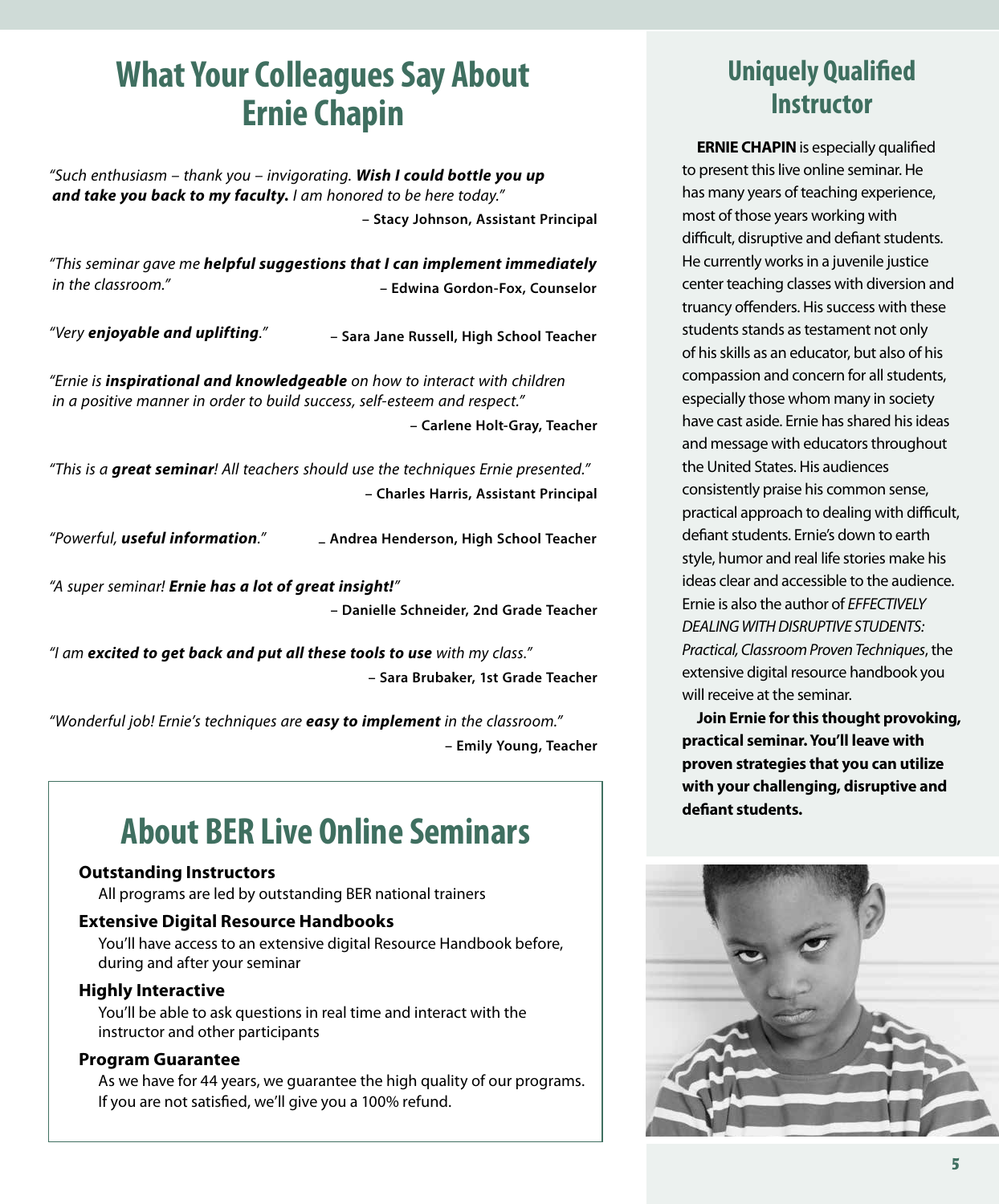# **Special Benefits of Attending**



### **Who Should Attend**

Educators Serving Grades K 12: General Education Teachers, Special Education Staff, Counselors, Instructional Assistants, Title I Staff, School Psychologists, and Administrators.

### **On‑Site Training**

Most BER seminars can be brought to your school or district in-person or online. See the options at www. ber.org/onsite or call 877-857-8964 to speak to one of our On-Site Training Consultants.

#### **Extensive Digital Resource Handbook**

You will receive an extensive digital resource handbook specifically designed for this seminar. Included in the handbook are:

- Ready to use strategies for all students, even the most difficult
- Ideas for improving the motivation of students
- Relationship building lessons for teacher to student *AND* student to student

#### **Share Ideas**

This seminar provides a great opportunity for

participants to share ideas with other educators interested in effectively dealing with disruptive students.

#### **Consultation Available**

Ernie Chapin will be available to answer your specific questions and address the unique needs of your own program.

#### **Meet Inservice Requirements / Earn State CEUs**

Participants of Live Online Seminars and those completing the Recorded Version online can receive a certificate of participation that may be used to verify five continuing education hours. For details about state CEUs available, visit www.ber.org/ceus

#### **Earn One to Four Graduate Semester Credits**

Up to four graduate level professional development University of Massachusetts credits are available with an additional fee and Global Anonprofit completion of follow up practicum activities.

Details for direct enrollment with University of Massachusetts Global, will be available at this program.

### **Can't Attend?**

#### **Other Professional Development Options:**

#### **Recorded Version of the Seminar**

A video recorded version of this seminar will be available to take online at your convenience. You'll have access to the entire course and to the extensive digital resource handbook. Optional CEUs and graduate credit available. To enroll, see registration form on page 7.

#### $\mathbf{R}$ **Related On-Demand Online Courses**

Two related On Demand Video-Based Online Learning courses, *Practical Strategies for Improving the Behavior of Attention-Seeking, Manipulative and Challenging Students,* for Grades 1-12, and *Restorative Discipline: Help Students Improve Their Behavior and Strengthen Their Learning,* for Grades K-12, are available for immediate registration. To enroll, visit www.ber.org/online

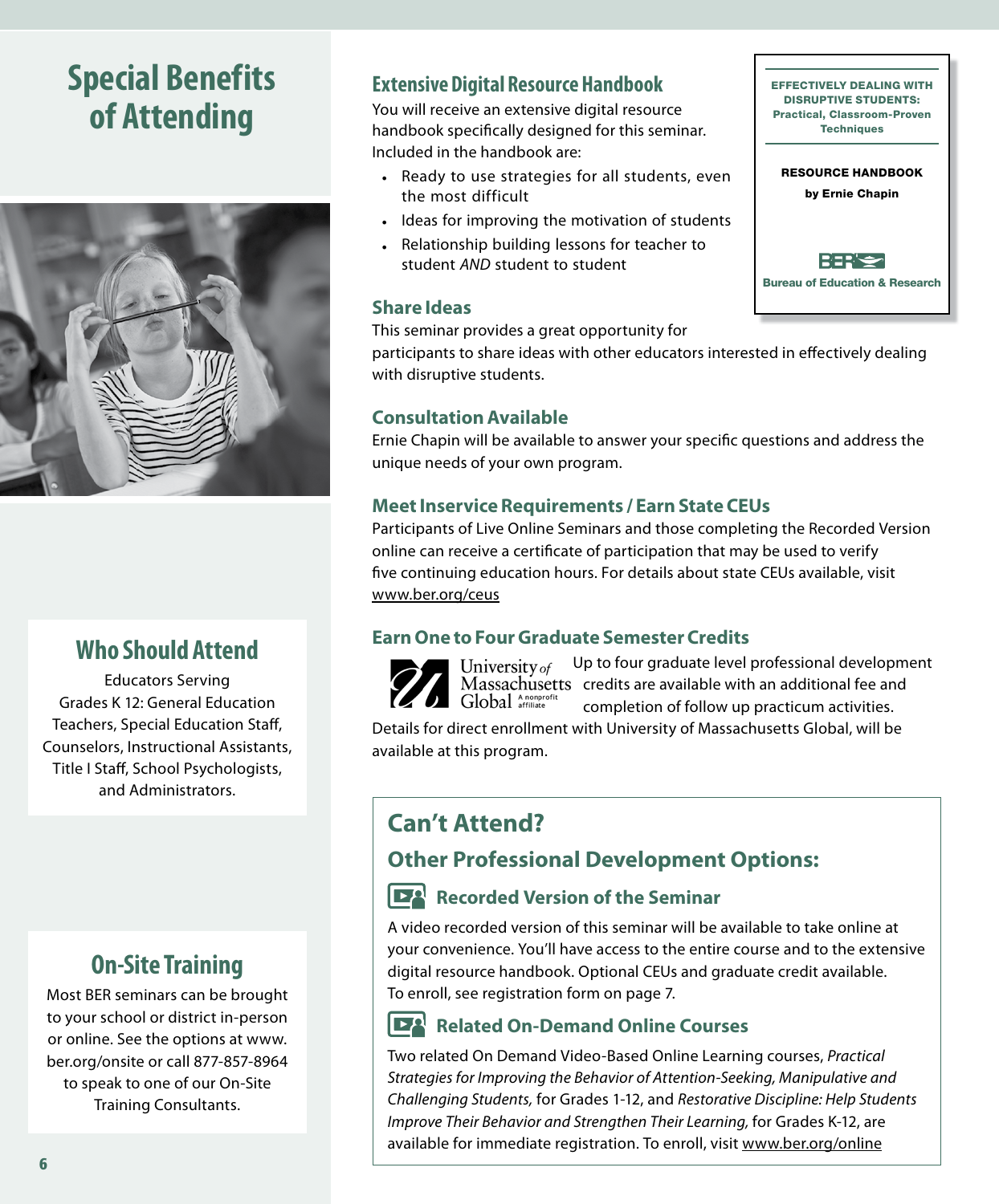#### **EFFECTIVELY DEALING WITH DISRUPTIVE STUDENTS: Practical, Classroom Proven Techniques**

#### **Registration (DDZ2M1)**

- **1. July 7, 2022** (Start time: 9 AM Central)
- **2. July 21, 2022** (Start time: 9 AM Eastern)
	- $-$ or  $-$

#### **3. I'd like to order the recorded version of this seminar**

| <b>FIRST NAME</b>                                                | M.I.               | <b>LAST NAME</b>  |  |  |
|------------------------------------------------------------------|--------------------|-------------------|--|--|
|                                                                  |                    |                   |  |  |
| POSITION, SUBJECT TAUGHT                                         | <b>GRADE LEVEL</b> |                   |  |  |
|                                                                  |                    |                   |  |  |
| SEMINAR LOCATION NUMBER: ______________ (Please see list above)  |                    |                   |  |  |
| List additional registrants on a copy of this form               |                    |                   |  |  |
| <b>SCHOOL NAME</b>                                               |                    |                   |  |  |
|                                                                  |                    |                   |  |  |
| SCHOOL MAILING ADDRESS                                           |                    |                   |  |  |
|                                                                  |                    |                   |  |  |
| <b>CITY &amp; STATE</b>                                          |                    | ZIP CODE          |  |  |
|                                                                  |                    |                   |  |  |
| <b>SCHOOL PHONE NUMBER</b>                                       |                    | HOME PHONE NUMBER |  |  |
|                                                                  |                    |                   |  |  |
| Registration confirmations and login details are sent via e-mail |                    |                   |  |  |

E-MAIL ADDRESS (REQUIRED FOR EACH REGISTRANT)

HOME MAILING ADDRESS

**CITY & STATE ZIP CODE** 

## **IMPORTANT – PRIORITY ID CODE: EDDZ2M1**

#### **METHOD OF PAYMENT – Team Discount Available**

**The registration fee is \$279 per person,** for teams of three or more registering at the same time, the fee is \$259 per person. **Payment is due prior to the program.** No cash, please.

| $\Box$ A check (payable to <b>Bureau of Education &amp; Research</b> ) is attached        |  |                                                   |
|-------------------------------------------------------------------------------------------|--|---------------------------------------------------|
|                                                                                           |  | (Be sure to include priority ID code on the P.O.) |
| $\Box$ MasterCard<br>Charge my:                                                           |  | $\Box$ VISA $\Box$ Discover                       |
|                                                                                           |  | MO/YR                                             |
|                                                                                           |  | (Found on back of card)                           |
|                                                                                           |  |                                                   |
| Signature (required for credit card purchases)<br>Please print name as it appears on card |  |                                                   |

| <b>FIVE EASY WAYS TO REGISTER:</b> |                                                                                                                    |  |  |
|------------------------------------|--------------------------------------------------------------------------------------------------------------------|--|--|
|                                    | <b>REGISTER ONLINE at: www.ber.org</b>                                                                             |  |  |
|                                    | <b>EMAIL this form to: register@ber.org</b>                                                                        |  |  |
|                                    | PHONE toll-free: 1-800-735-3503<br>(Weekdays 5:30 am - 4:00 pm Pacific Time)                                       |  |  |
| Ħ                                  | FAX this form to: 1-425-453-1134                                                                                   |  |  |
|                                    | MAIL this form to: Bureau of Education & Research<br>915 118th Avenue SE . PO Box 96068<br>Bellevue, WA 98009-9668 |  |  |
|                                    |                                                                                                                    |  |  |

#### **PRE-REGISTRATION REQUIRED DUE TO LIMITED ENROLLMENT**

#### **Program Hours**

All Live Online Seminars are scheduled 9:00 AM – 3:30 PM in the time zone indicated. Check in 15 minutes prior. Registrants will be sent login information by email four days before their Live Online Seminar.

#### **Fee**

The registration fee is \$279 per person, \$259 per person for groups of three or more registering at the same time. Call us at 1-800-735-3503 for groups of ten or more. **Payment is due prior to the program.**

Fee includes seminar registration, a certificate of participation and an extensive digital resource handbook. The fee is the same for Live Online Seminars or Recorded Seminars.

#### **Cancellation/Substitutions**

100% of your paid registration fee will be refunded if you can't attend and notify us at least 10 days before the seminar. Late cancellations made prior to the event date will be refunded less a \$15 service fee. Substitutions may be made at any time without charge.

#### **Further Questions**

Call the Bureau of Education & Research (800) 735-3503 or visit us online at **www.ber.org**. The Bureau is North America's leading presenter of PD training for professional educators. Programs are based on sound research, are highly practical in content and consistently receive excellent evaluations.

#### **Program Guarantee**

We stand behind the high quality of our programs by providing the following unconditional guarantee: If you are not satisfied with this program, we'll give you a 100% refund of your registration fee.